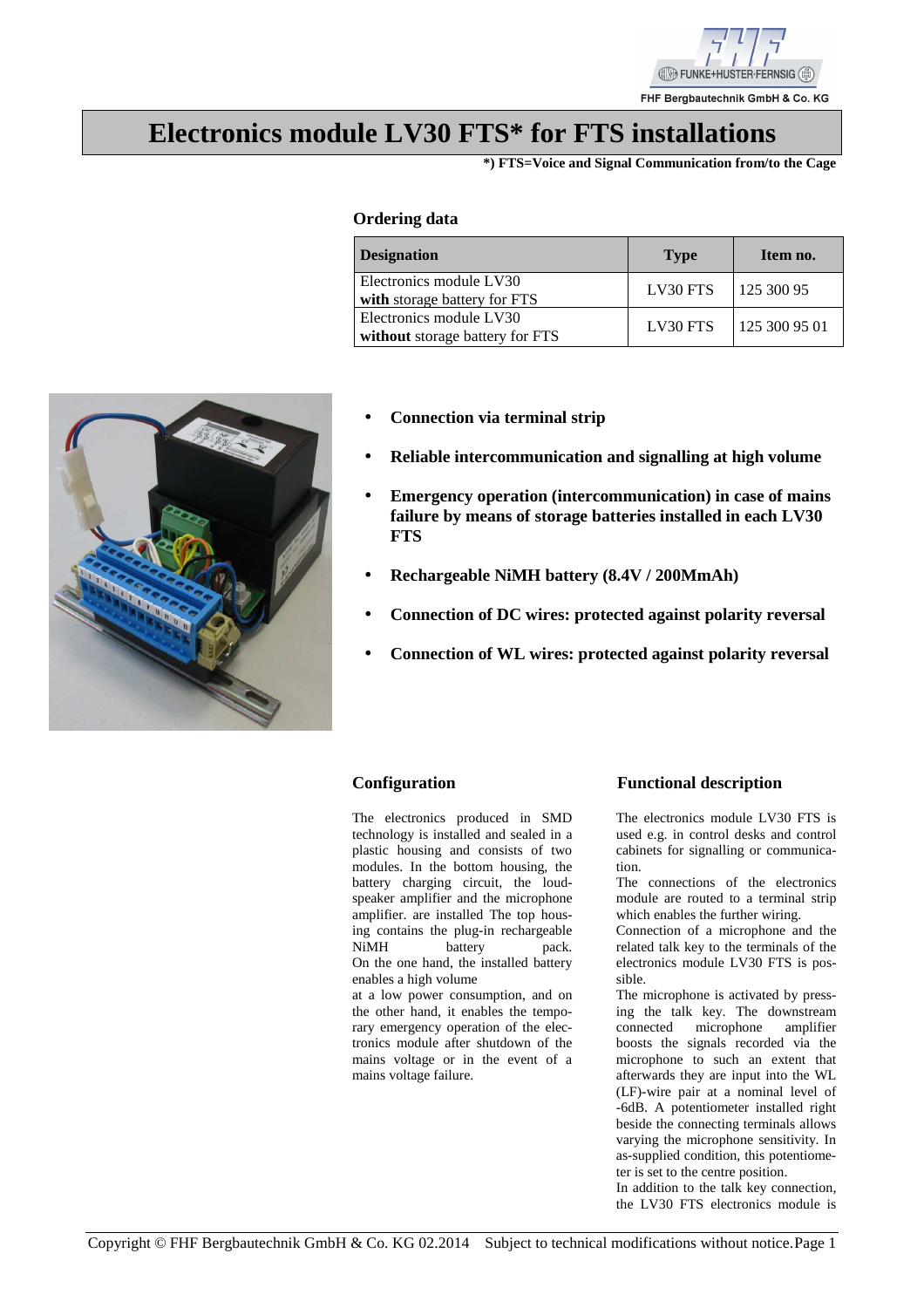equipped with a connection for the signal key and the control room alert key (dispatcher call key).

When the signal key is pressed, a signal tone of 1980 Hz (-6dB) is output, when the control room alert key is pressed, a the control room alert tone 420 Hz (-6dB) is output onto the WL (LF)-wire pair. While the signal tone is intended for signalling purposes, the control room alert tone can be used as a call tone e.g. to call a WL200 switchboard by activating this key in a previously defined sequence.

As a function check, the signal tone will also be emitted for a short time

(approx. 100ms) through the deviceown loudspeaker connection after the signal key has been pressed (1980 Hz). The output stage for activating the loudspeaker connected to the LV30 FTS electronics module is controlled through a speech detector. This device features a transformer-decoupled connection to the WL (LF)-wire pair of the connecting line.

In the case of AC levels with a value of  $> 60$  mV on the WL (LF)-wire pair of the connecting line, the speech detector responds and activates the output amplifier of the LV30 FTS electronics module.

With signal levels  $< 40$  mV, the speech detector is deactivated and shuts down the output amplifier with an OFF delay (OFF delay approx. 1 s).

A potentiometer installed right beside the connecting terminals allows the volume adjustment. In as-supplied condition, this potentiometer is set to maximum volume.

The battery of the electronics module is charged through an internal switching converter with constant energy which is drawn from the supply voltage (8 to 12V) energizing the DC input terminals.



#### **Block diagram for electronics module LV30 FTS**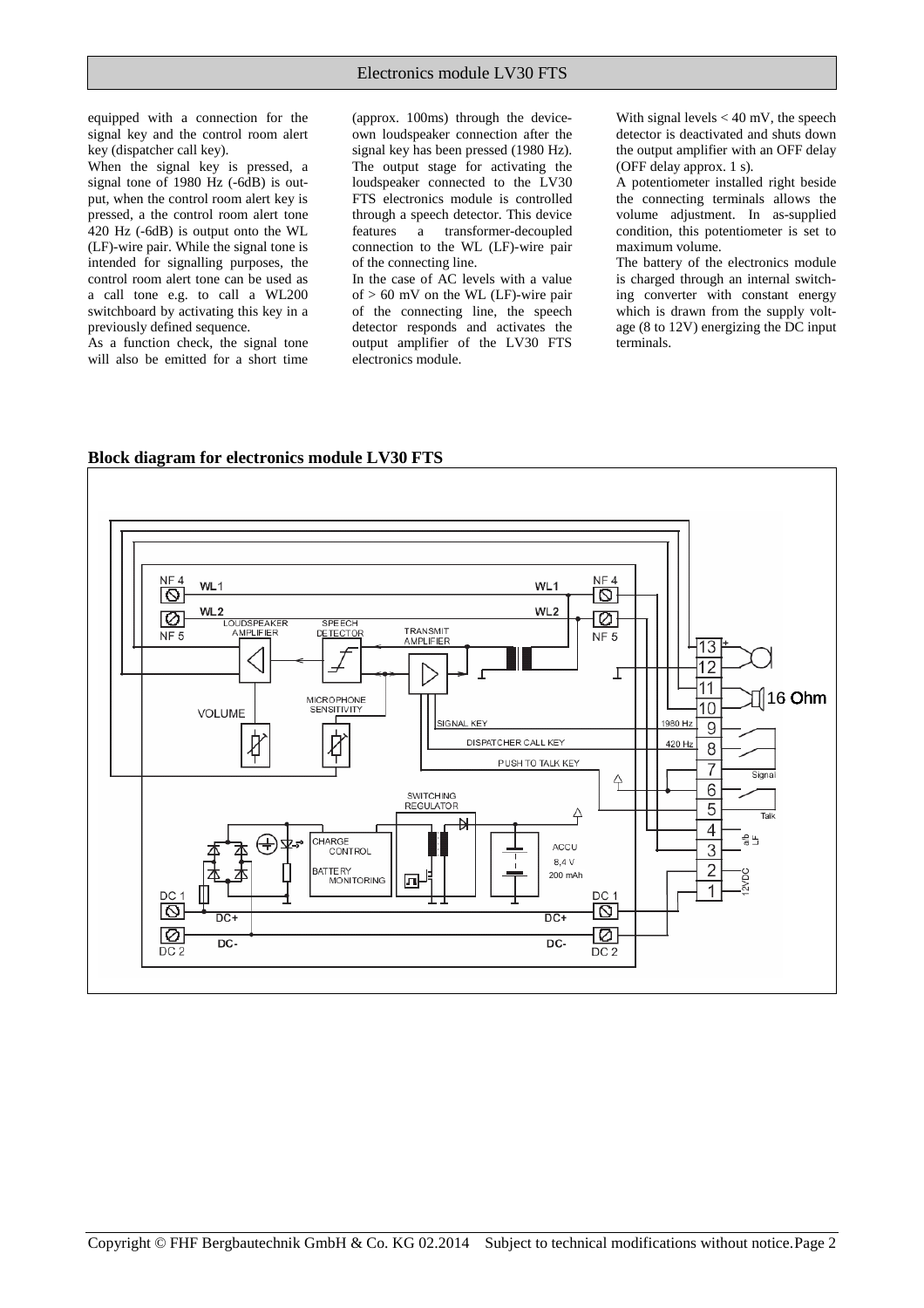# **Electronics module LV30 FTS**

# **Dimensional drawing for electronics module LV30 FTS**

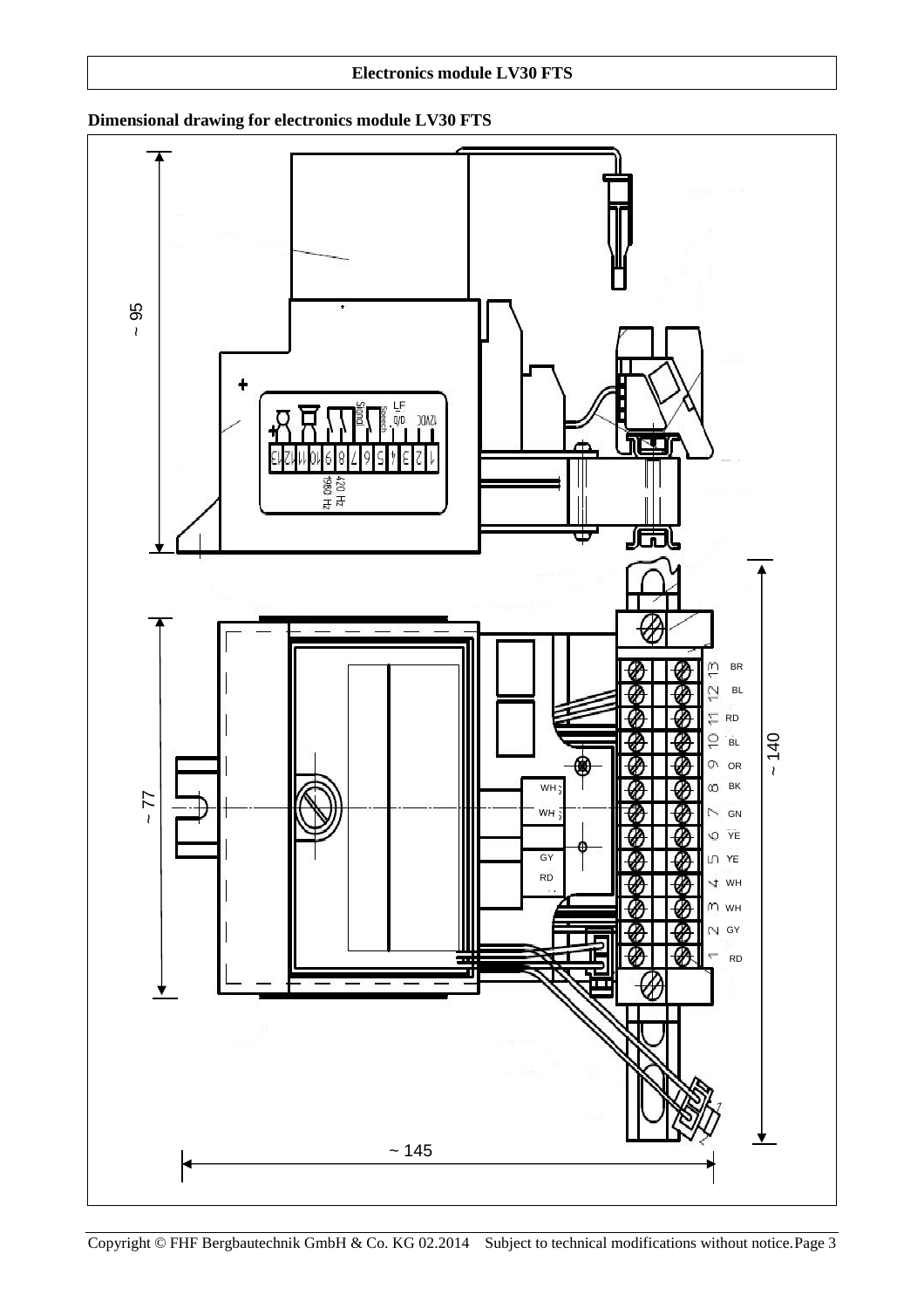# **Wiring diagram for electronics module LV30 FTS**



# **Technical data**

| Designation<br>Type                                                                                    | Electronics module<br>LV30 FTS                                                                                   |
|--------------------------------------------------------------------------------------------------------|------------------------------------------------------------------------------------------------------------------|
| Power supply circuit (DC wire pair)<br>Nominal values:                                                 |                                                                                                                  |
| Terminal DC 1<br>terminal DC 2                                                                         | + 12 $V_{DC}$ to +8 $V_{DC}$ connecting terminals for the DC<br>$0$ V <sub>DC</sub> wires of the connecting line |
| Note:                                                                                                  |                                                                                                                  |
| The connection of the DC wires is configured such that it offers reverse polarity protection.          | The interchanging of terminal DC1 with terminal DC2 or of connection 1 with connection 2 is permitted.           |
| LF circuit (WL(LF)-wire pair)                                                                          |                                                                                                                  |
| Nominal voltage                                                                                        | 385mV at $600\Omega$ (-6dBm)                                                                                     |
| Terminal 3 a LF                                                                                        | Connecting terminals for the<br>WL1                                                                              |
| terminal 4 b LF                                                                                        | WL <sub>2</sub><br>WL-wires of the connecting line                                                               |
| Note:<br>The connection of the WL wires is configured such that it offers reverse polarity protection. | The interchanging of terminal NF 4 with terminal NF 5 or of connection 4 with connection 5 is permitted.         |
| <b>Transmission level</b>                                                                              | -6 dBm ( $\pm$ 1 dB) at 600 $\Omega$ on WL(LF)-wire pair<br>for speech, signal and control room alert            |
| Frequencies                                                                                            | 300 Hz to 10 kHz                                                                                                 |
| Speech<br>Signal tone                                                                                  | 1980 Hz                                                                                                          |
| Control room alert                                                                                     | 420 Hz                                                                                                           |
| <b>Speech detector</b>                                                                                 |                                                                                                                  |
| Speech detector activated                                                                              | Signal voltage $\geq 60$ mV<br>Signal voltage on the<br>WL(LF)-wire pair of the<br>connecting line               |
| Speech detector deactivated                                                                            | Signal voltage $<$ 40 mV                                                                                         |
| OFF delay for the output amplifier approx.                                                             | 1s                                                                                                               |
|                                                                                                        |                                                                                                                  |
|                                                                                                        |                                                                                                                  |
| <b>Battery</b><br>NiMH battery                                                                         | 8.4V / 200mAh                                                                                                    |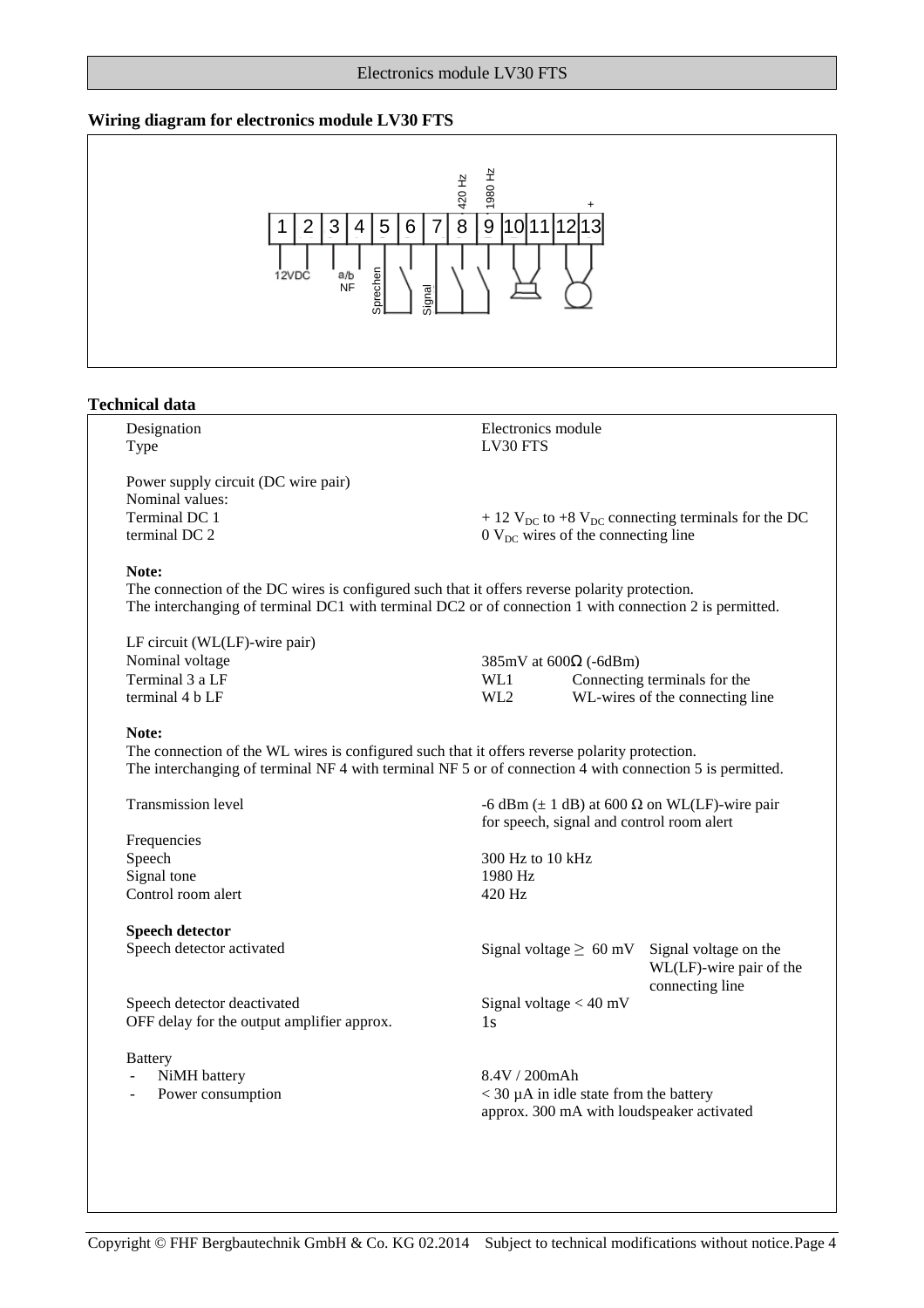# **Technical data (continued)**

| Terminal 1/2:        | 12 $V_{DC}$ speech, signal tone and control room alert tone                                                                                                                                                                                            |
|----------------------|--------------------------------------------------------------------------------------------------------------------------------------------------------------------------------------------------------------------------------------------------------|
| Terminal 3/4:        | $a/b$ LF                                                                                                                                                                                                                                               |
| Terminal 5/6:        | Talk key                                                                                                                                                                                                                                               |
| Terminal 7/8:        | Control room alert tone                                                                                                                                                                                                                                |
| Terminal 7/9:        | Signal tone                                                                                                                                                                                                                                            |
| Terminal 10/11:      | Loudspeaker (nominal impedance 16 $\Omega$ )                                                                                                                                                                                                           |
| Terminal 12/13:      | Microphone                                                                                                                                                                                                                                             |
| Operating mode       | 100 % ON-time                                                                                                                                                                                                                                          |
| Service position     | at choice                                                                                                                                                                                                                                              |
| Operating conditions | Outside mining areas susceptible to fire-damp                                                                                                                                                                                                          |
| Temperature range    |                                                                                                                                                                                                                                                        |
| Operation            | 0 to $+40^{\circ}$ C                                                                                                                                                                                                                                   |
| Storage              | $-25$ to $+50^{\circ}$ C                                                                                                                                                                                                                               |
| <b>Dimensions</b>    | see dimensional drawing                                                                                                                                                                                                                                |
| Weight               | approx. 0.8 kg                                                                                                                                                                                                                                         |
| Company              | FHF Bergbautechnik                                                                                                                                                                                                                                     |
|                      | 42551 Velbert Germany                                                                                                                                                                                                                                  |
| Type                 | 8084A800                                                                                                                                                                                                                                               |
| Item No.             | 12530095                                                                                                                                                                                                                                               |
|                      | $C \epsilon 0158$                                                                                                                                                                                                                                      |
|                      | F. No. Test (short sign, month/year)                                                                                                                                                                                                                   |
| Storage:             |                                                                                                                                                                                                                                                        |
|                      | The storage battery installed in the LV30 FTS electronics modules is subject to self-discharge. After a longer                                                                                                                                         |
|                      | $1.4 \t1.7 \t1.11 \t1.11 \t1.11 \t1.111 \t1.1111 \t1.11111 \t1.111111 \t1.111111 \t1.111111 \t1.111111 \t1.111111 \t1.111111 \t1.111111 \t1.111111 \t1.111111 \t1.111111 \t1.111111 \t1.111111 \t1.111111 \t1.111111 \t1.111111 \t1.111111 \t1.111111$ |

storage period, the battery should be charged to ensure that the LV30 FTS electronics module will be immediately ready for operation after its installation.